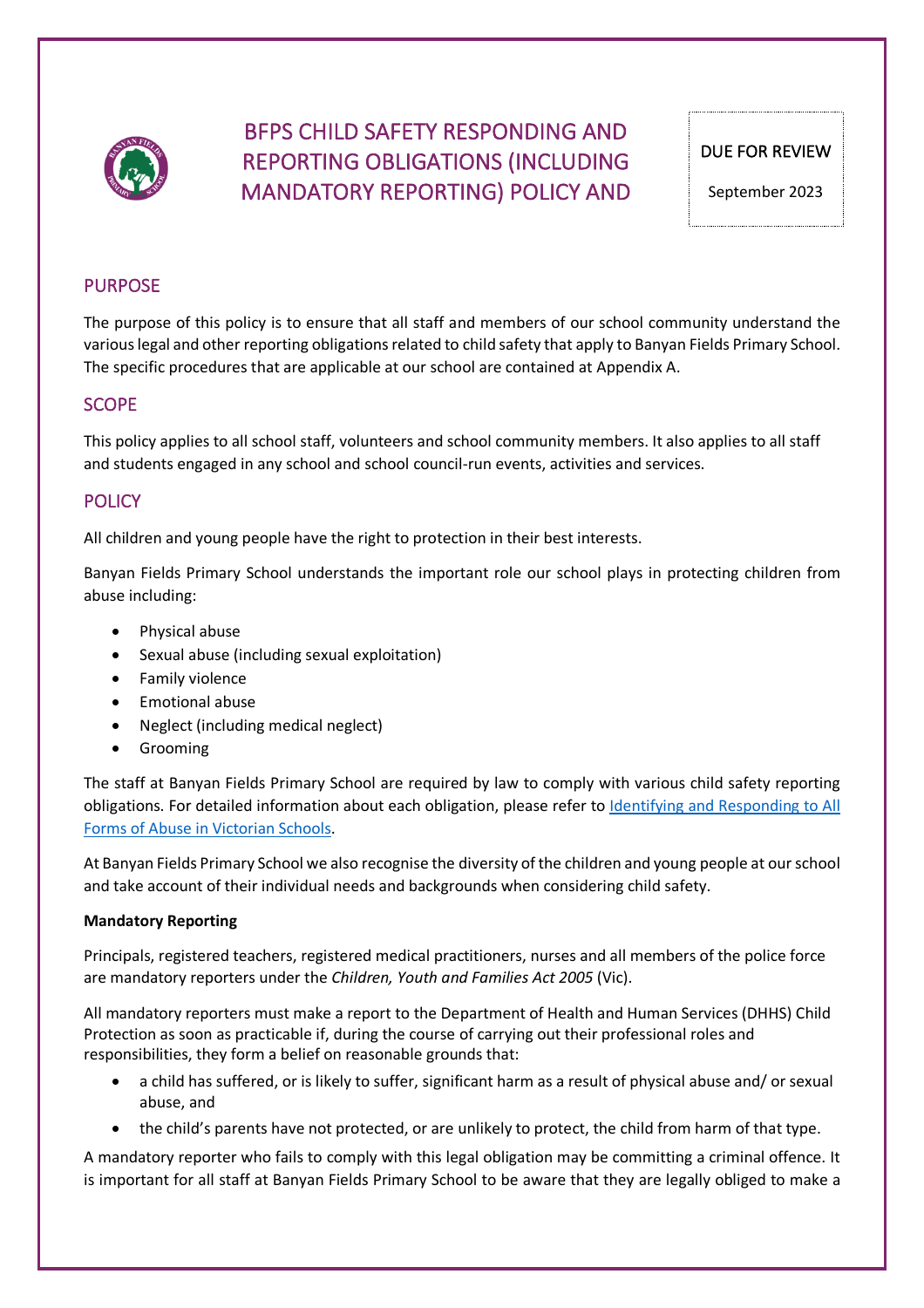mandatory report on each occasion that they form a reasonable belief that a child is in need of protection and they must make a mandatory report even if the principal does not share their belief that a report is necessary.

At our school, all mandated school staff must undertake the *Mandatory Reporting and Other Obligations eLearning Module* annually. We also encourage all other staff to undertake this module, even where they are not mandatory reporters.

For more information about Mandatory Reporting see the Department's *Policy and Advisory LIbrary*: Protecting Children — Reporting and Other Legal Obligations.

### Child in need of protection

Any person can make a report to DHHS Child Protection (131 278 – 24 hour service) if they believe on reasonable grounds that a child is in need of protection.

The policy of the Department of Education and Training (DET) requires **all staff** who form a reasonable belief that a child is in need of protection to report their concerns to DHHS or Victoria Police, and discuss their concerns with the school leadership team.

For more information about making a report to DHHS Child Protection, see the Department's *Policy and Advisory Library*: Protecting Children — Reporting and Other Legal Obligations and Four Critical Actions for Schools: Responding to Incidents, Disclosures and Suspicions of Child Abuse.

At Banyan Fields Primary School we also encourage all staff to make a referral to Child FIRST when they have significant concern for a child's wellbeing. For more information about making a referral to Child FIRST see the School Policy and Advisory Guide: Child Protection – Reporting Obligations.

### Reportable Conduct

Our school must notify the Department's Employee Conduct Branch (9637 2594) if we become aware of an allegation of 'reportable conduct'.

There is an allegation of reportable conduct where a person has formed a reasonable belief that there has been:

- a sexual offence (even prior to criminal proceedings commencing), sexual misconduct or physical violence committed against, with or in the presence of a child;
- behaviour causing significant emotional or physical harm to a child;
- significant neglect of a child; or
- misconduct involving any of the above.

The Department, through the Employee Conduct Branch, has a legal obligation to inform the Commission for Children and Young People when an allegation of reportable conduct is made.

Our principal must notify the Department's Employee Conduct Branch of any reportable conduct allegations involving current or former teachers, contractors, volunteers (including parents), allied health staff and school council employees.

If school staff become aware of reportable conduct by any person in the above positions, they should notify the school principal immediately. If the allegation relates to the principal, they should notify the Regional Director.

For more information about Reportable Conduct see the Department's *Policy and Advisory Library*: Reportable Conduct.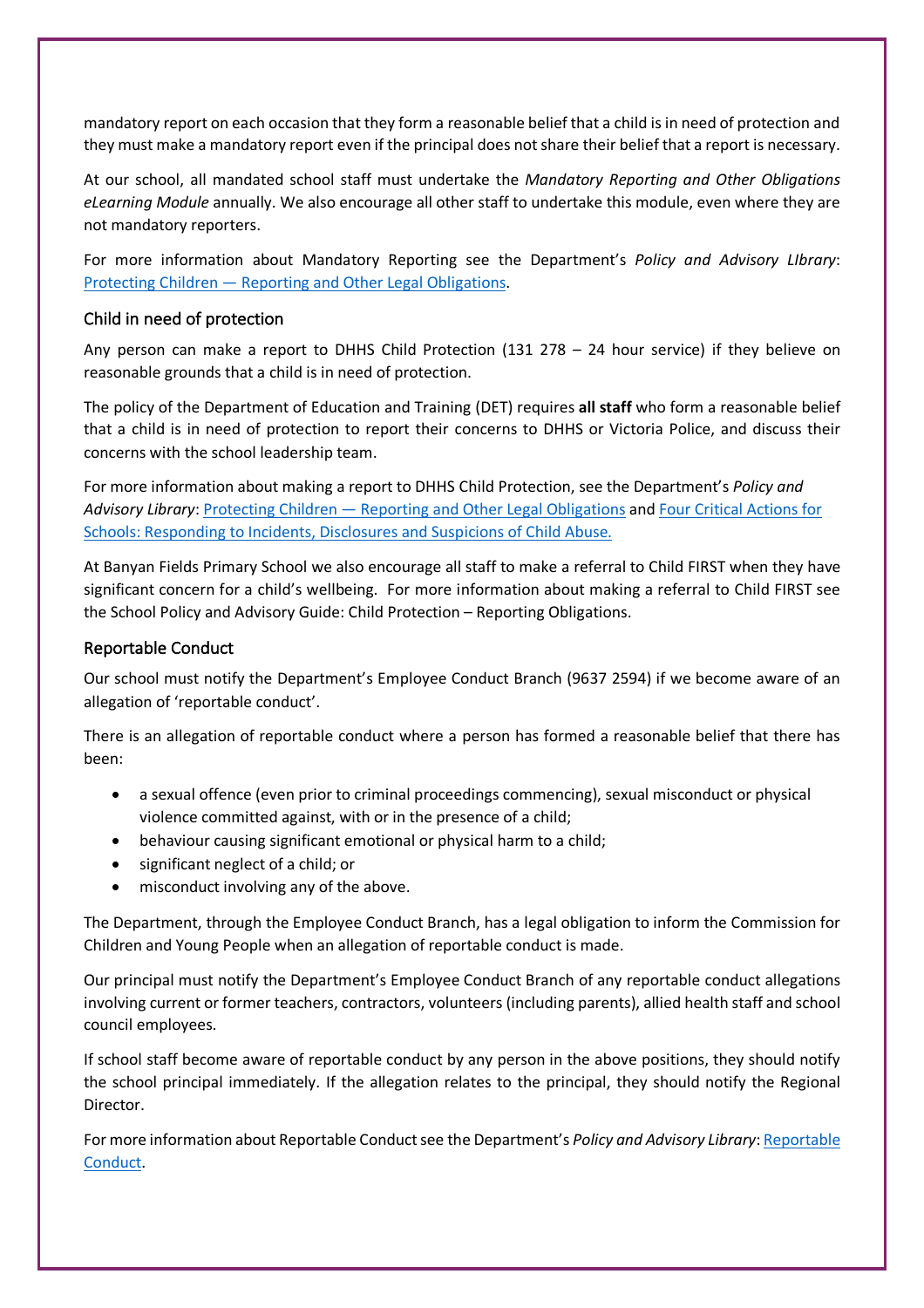## Failure to disclose offence

Reporting child sexual abuse is a community-wide responsibility. All adults (ie persons aged 18 years and over), not just professionals who work with children, have a legal obligation to report to Victoria Police, as soon as practicable, where they form a 'reasonable belief' that a sexual offence has been committed by an adult against a child under the age of 16 by another person aged 18 years or over.

Failure to disclose information to Victoria Police (by calling 000 or local police station) as soon as practicable may amount to a criminal offence unless a person has a 'reasonable excuse' or exemption from doing so.

"Reasonable belief" is not the same as having proof. A 'reasonable belief' is formed if a reasonable person in the same position would have formed the belief on the same grounds.

For example, a 'reasonable belief' might be formed when:

- a child states that they have been sexually abused
- a child states that they know someone who has been sexually abused (sometimes the child may be talking about themselves)
- someone who knows a child states that the child has been sexually abused
- professional observations of the child's behaviour or development leads a mandated professional to form a belief that the child has been sexually abused
- signs of sexual abuse leads to a belief that the child has been sexually abused.

"Reasonable excuse" is defined by law and includes:

- fear for the safety of any person including yourself or the potential victim (but not including the alleged perpetrator or an organisation)
- where the information has already been disclosed, for example, through a mandatory report to DHHS Child Protection.

For more information about this reporting obligation, see the Department's *Policy and Advisory Library*: Failure to disclose offence.

### Failure to protect offence

This reporting obligation applies to school staff in a position of authority. This can include principals, assistant principals and campus principals. Any staff member in a position of authority who becomes aware that an adult associated with their school (such as an employee, contractor, volunteer or visitor) poses a risk of sexual abuse to a child under the age of 16 under their care, authority or supervision, must take all reasonable steps to remove or reduce that risk.

This may include removing the adult (ie persons aged 18 years and over) from working with children pending an investigation and reporting your concerns to Victoria Police.

If a school staff member in a position of authority fails to take reasonable steps in these circumstances, this may amount to a criminal offence.

For more information about this reporting obligation, see the Department's *Policy and Advisory Library*: Failure to protect offence.

### **Grooming**

Grooming is a criminal offence under the *Crimes Act 1958* (Vic). This offence targets predatory conduct undertaken by an adult to prepare a child, under the age of 16, to engage in sexual activity at a later time.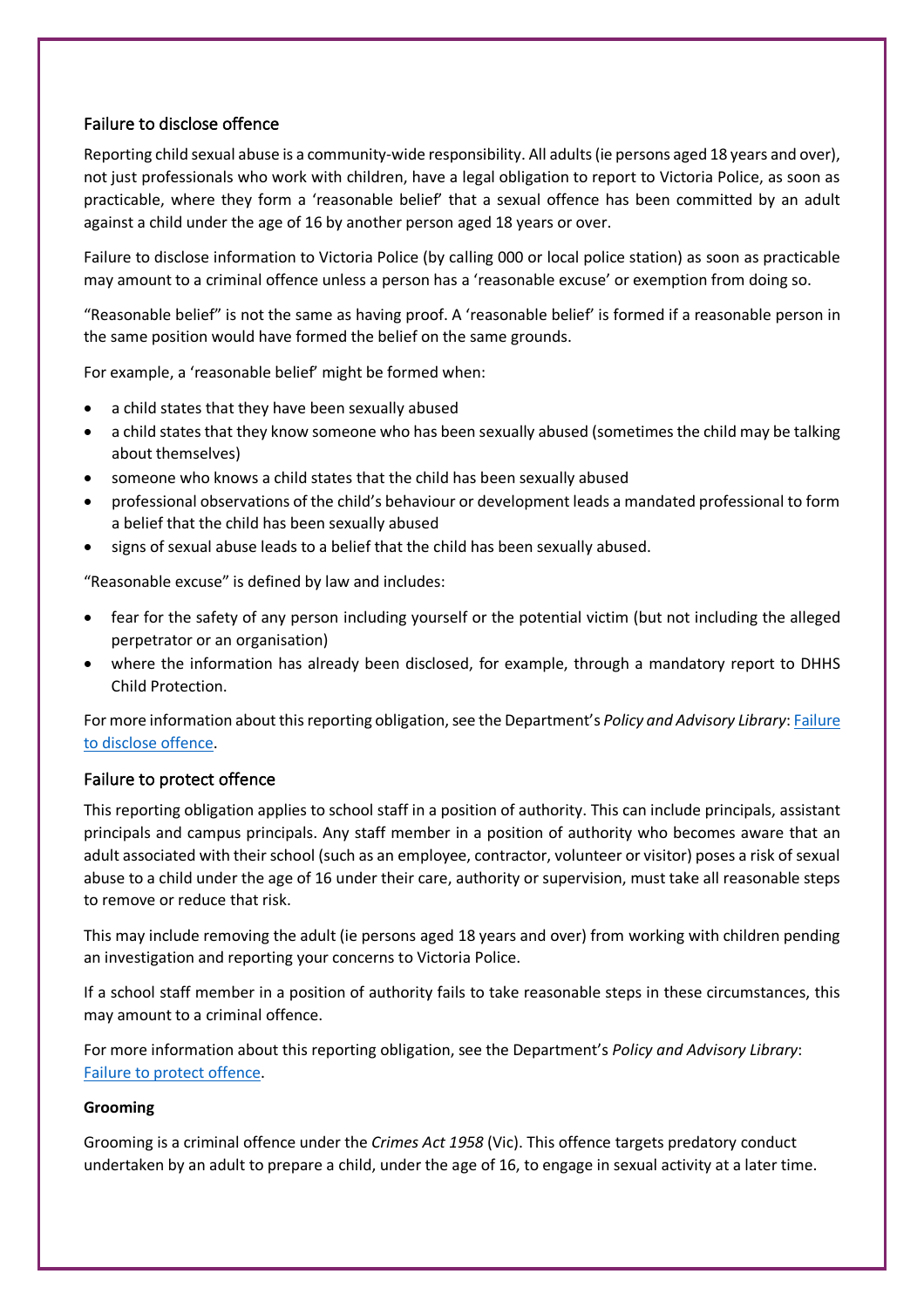Grooming can include communicating and/or attempting to befriend or establish a relationship or other emotional connection with the child or their parent/carer.

For more information about this offence and reporting obligations see: Protecting Children – Reporting and Other Legal Obligations.

## RELATED POLICIES AND FURTHER INFORMATION

- Child Safe Code of Conduct Statement.
- Statement of Commitment to Child Safety

## REVIEW CYCLE AND EVALUATION

This policy was last updated on September 2020 and is scheduled for review on September 2023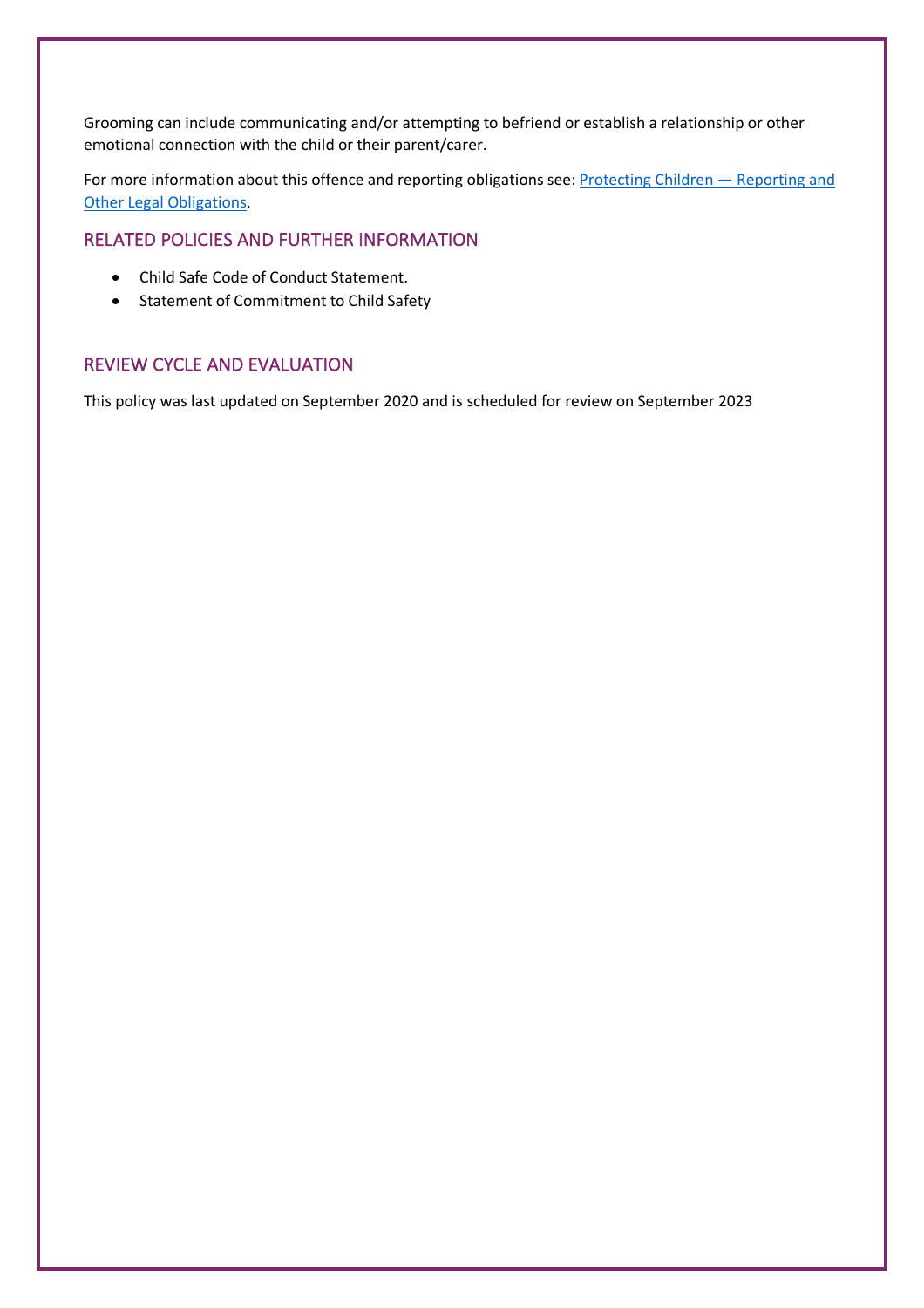## APPENDIX A

## CHILD SAFETY RESPONDING AND REPORTING PROCEDURES AT BANYAN FIELDS PRIMARY **SCHOOL**

### **For students**

- All students should feel safe to speak to any staff member to raise any concerns about their safety or any other concerns that they have.
- If a student does not know who to approach at Banyan Fields Primary School they should start with they should start with the classroom teacher or the Wellbeing Co-ordinator

### **Managing disclosures made by students**

### *When managing a disclosure you should:*

- listen to the student and allow them to speak
- stay calm and use a neutral tone with no urgency and where possible use the child's language and vocabulary (you do not want to frighten the child or interrupt the child)
- be gentle, patient and non-judgmental throughout
- highlight to the student it was important for them to tell you about what has happened
- assure them that they are not to blame for what has occurred
- do not ask leading questions, for example gently ask, "What happened next?" rather than "Why?"
- be patient and allow the child to talk at their own pace and in their own words
- do not pressure the child into telling you more than they want to, they will be asked a lot of questions by other professionals and it is important not to force them to retell what has occurred multiple times
- reassure the child that you believe them and that disclosing the matter was important for them to do
- use verbal facilitators such as, "I see", restate the child's previous statement, and use non-suggestive words of encouragement, designed to keep the child talking in an open-ended way ("what happened next?")
- tell the child in age appropriate language you are required to report to the relevant authority to help stop the abuse, and explain the role of these authorities if appropriate (for a young child this may be as simple as saying "I will need to talk to people to work out what to do next to help you").

### *When managing a disclosure you should AVOID:*

- displaying expressions of panic or shock
- asking questions that are investigative and potentially invasive (this may make the child feel uncomfortable and may cause the child to withdraw)
- going over the information repeatedly (you are only gathering information to help you form a belief on reasonable grounds that you need to make a report to the relevant authority)
- making any comments that would lead the student to believe that what has happened is their fault
- making promises to the child about what will occur next or that things will be different given the process can be unpredictable and different for each child depending on their circumstances (instead reassure them that you and others will do your best to help).

### **General procedures**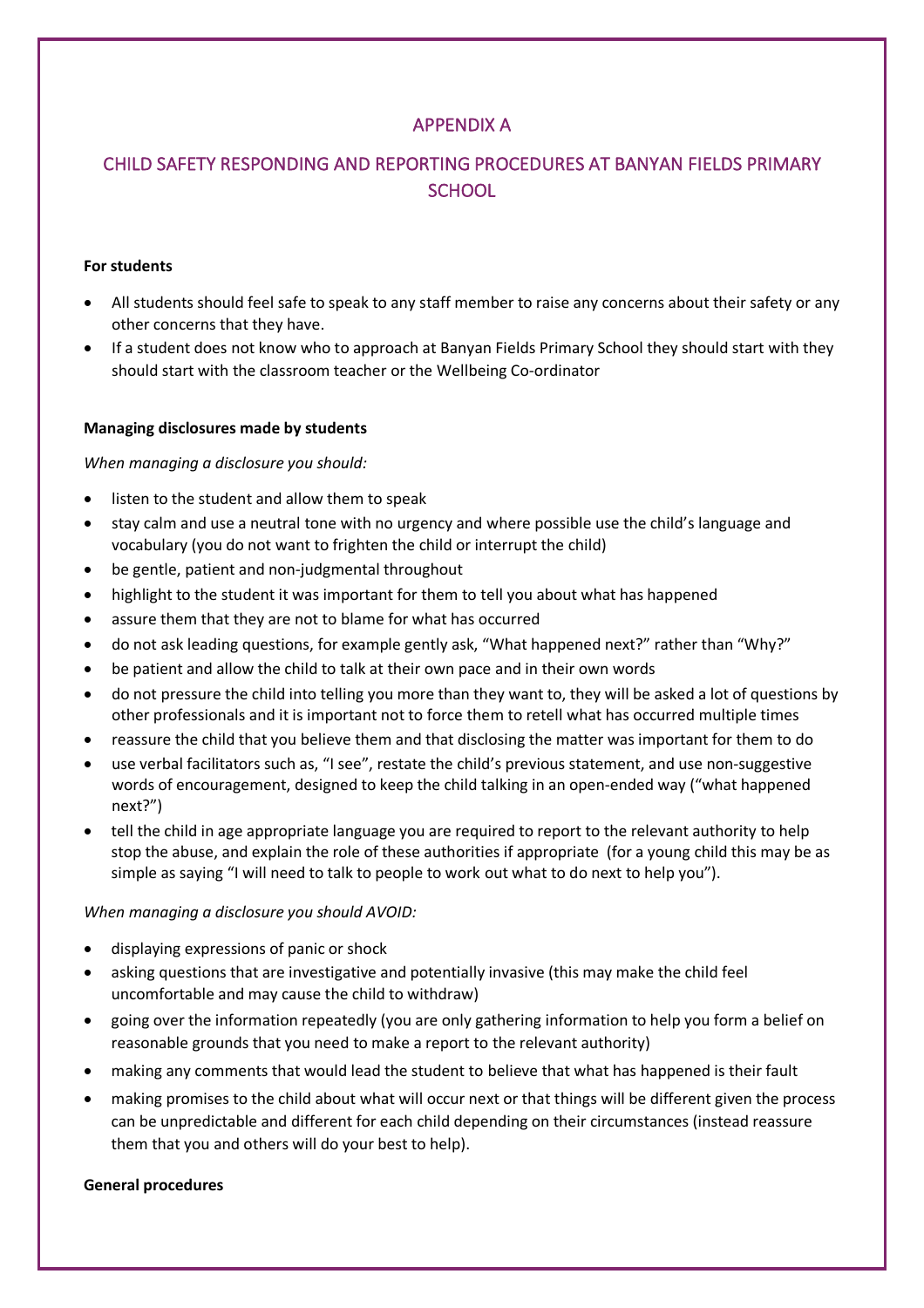Our school will follow the *Four Critical Actions for Schools: Responding to Incidents, Disclosures and Suspicions of Child Abuse* (Four Critical Actions) when responding to incidents, disclosures and suspicions of child abuse.

All staff at our school who believe that a child is in need of protection, even if it doesn't meet the threshold required for mandatory reporting or the staff member is not a mandatory reporter, should in the first instance, speak to the Wellbeing Coordinator or should make the required reports to DHHS Child Protection and/or Victoria Police as necessary.

At our school the Wellbeing Coordinator will be responsible for monitoring overall school compliance with this procedure.

Nothing in this procedure prevents a staff member or any other person from reporting to the relevant authorities if they form a reasonable belief that a child is at risk of abuse.

### **Reporting suspicions, disclosures or incidents of child abuse**

### *Responsibilities of all school staff*

If a school staff member reasonably suspects or witnesses an incident of child abuse or receives a disclosure of child abuse, they must:

- If a child is at immediate risk of harm, separate alleged victims and others involved, administer first aid and call 000.
- Speak to the Wellbeing Coordinator as soon as possible, who will follow the Four Critical Actions.
- Make detailed notes of the incident or disclosure and ensure that those notes are kept and stored securely in Sentral (Welfare Incidents).
- If the staff member is a mandatory reporter and reasonably believes that a student has suffered physical and/or sexual abuse from which the child's parents have not protected the child, they must ensure that a report to DHHS Child Protection or Victoria Police has been made by the Wellbeing Coordinator. If the report has not been made by another staff member, the mandatory reporter must make the report.
- If the staff member has formed a 'reasonable belief' that a sexual offence has been committed by an adult against a child, they must ensure that a report to Victoria Police has been made by the Wellbeing Coordinator. If the report has not been made by another staff member, the staff member must make the report.

In circumstances where a member of the leadership team disagrees that a report needs to be made, but the staff member has formed a 'reasonable belief' that the child is in need of protection and/or has been the victim of sexual abuse, the staff member must still contact DHHS Child Protection and/or Victoria Police to make the report.

## *Responsibilities of the Wellbeing Coordinator allocated to manage and/or report incidents, suspicions or disclosures to Child Protection or Victoria Police.*

The Wellbeing Coordinator is responsible for promptly managing the school's response to an incident, suspicion or disclosure of child abuse, and ensuring that the incident, suspicion or disclosure is taken seriously. The Wellbeing Coordinator is also responsible for responding appropriately to a child who makes or is affected by an allegation of child abuse.

If the Wellbeing Coordinator receives a report from a school staff member or member of the school community of a suspicion, disclosure or incident of child abuse, they must: